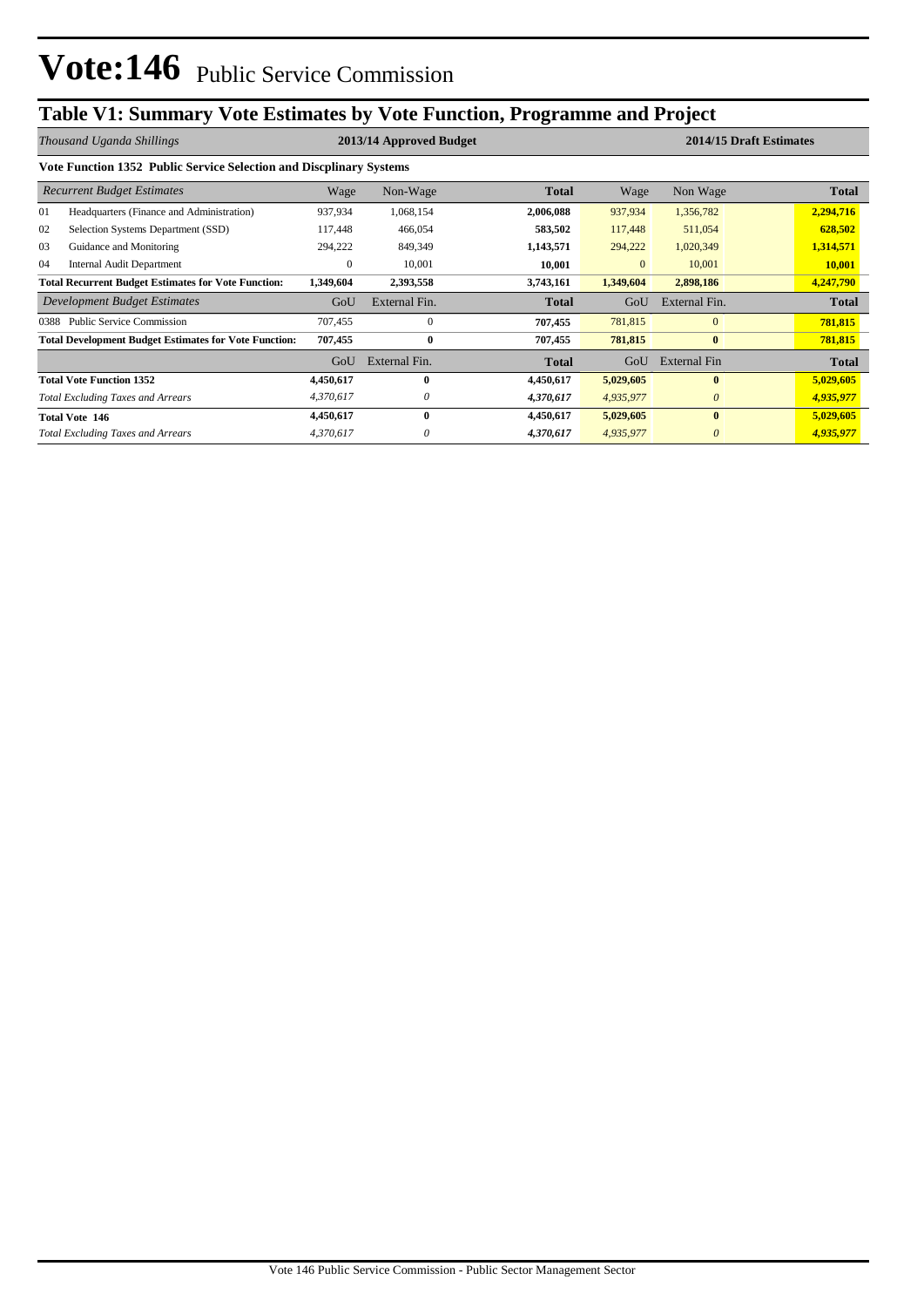# Vote:146 Public Service Commission

### **Table V2: Summary Vote Estimates by Item**

| Thousand Uganda Shillings                                   | 2014/15 Draft Estimates<br>2013/14 Approved Budget |                       |           |                |                       |              |
|-------------------------------------------------------------|----------------------------------------------------|-----------------------|-----------|----------------|-----------------------|--------------|
|                                                             |                                                    | GoU External Fin.     | Total     |                | GoU External Fin.     | <b>Total</b> |
| <b>Employees, Goods and Services (Outputs Provided)</b>     | 3,961,976                                          | 0                     | 3,961,976 | 4,239,161      | $\boldsymbol{\theta}$ | 4,239,161    |
| 211101 General Staff Salaries                               | 1,349,604                                          | $\mathbf{0}$          | 1,349,604 | 1,349,604      | $\overline{0}$        | 1,349,604    |
| 211103 Allowances                                           | 612,106                                            | $\mathbf{0}$          | 612,106   | 512,851        | $\overline{0}$        | 512,851      |
| 221003 Staff Training                                       | 38,644                                             | $\mathbf{0}$          | 38,644    | 54,643         | $\overline{0}$        | 54,643       |
| 221004 Recruitment Expenses                                 | 687,293                                            | $\mathbf{0}$          | 687,293   | 781,316        | $\overline{0}$        | 781,316      |
| 221007 Books, Periodicals & Newspapers                      | 26,062                                             | $\mathbf{0}$          | 26,062    | 32,577         | $\overline{0}$        | 32,577       |
| 221009 Welfare and Entertainment                            | 27,661                                             | $\mathbf{0}$          | 27,661    | 28,661         | $\overline{0}$        | 28,661       |
| 221011 Printing, Stationery, Photocopying and Binding       | 59,382                                             | $\mathbf{0}$          | 59,382    | 87,621         | $\overline{0}$        | 87,621       |
| 221016 IFMS Recurrent costs                                 | 6,000                                              | $\mathbf{0}$          | 6,000     | 6,000          | $\overline{0}$        | 6,000        |
| 221020 IPPS Recurrent Costs                                 | $\overline{0}$                                     | $\mathbf{0}$          | $\bf{0}$  | 25,000         | $\overline{0}$        | 25,000       |
| 222001 Telecommunications                                   | 71,283                                             | $\Omega$              | 71,283    | 76,283         | $\Omega$              | 76,283       |
| 223003 Rent – (Produced Assets) to private entities         | 6,000                                              | $\Omega$              | 6,000     | 6,000          | $\Omega$              | 6,000        |
| 223005 Electricity                                          | 26,000                                             | $\Omega$              | 26,000    | 17,000         | $\Omega$              | 17,000       |
| 223006 Water                                                | 14,620                                             | $\Omega$              | 14,620    | 14,620         | $\Omega$              | 14,620       |
| 224002 General Supply of Goods and Services                 | 55,055                                             | $\mathbf{0}$          | 55,055    | $\mathbf{0}$   | $\Omega$              | $\mathbf{0}$ |
| 227001 Travel inland                                        | 613,019                                            | $\mathbf{0}$          | 613,019   | 744,228        | $\overline{0}$        | 744,228      |
| 227002 Travel abroad                                        | 155,060                                            | $\mathbf{0}$          | 155,060   | 228,197        | $\overline{0}$        | 228,197      |
| 227004 Fuel, Lubricants and Oils                            | 130,342                                            | $\mathbf{0}$          | 130,342   | 148,713        | $\overline{0}$        | 148,713      |
| 228001 Maintenance - Civil                                  | 4,640                                              | $\boldsymbol{0}$      | 4,640     | 14,640         | $\overline{0}$        | 14,640       |
| 228002 Maintenance - Vehicles                               | 72,987                                             | $\overline{0}$        | 72,987    | 91,987         | $\overline{0}$        | 91,987       |
| 228003 Maintenance – Machinery, Equipment & Furniture       | 6,220                                              | $\boldsymbol{0}$      | 6,220     | 19,220         | $\overline{0}$        | 19,220       |
| <b>Grants, Transfers and Subsides (Outputs Funded)</b>      | 15,000                                             | $\boldsymbol{\theta}$ | 15,000    | 15,000         | $\theta$              | 15,000       |
| 262101 Contributions to International Organisations (Curren | 15,000                                             | $\boldsymbol{0}$      | 15,000    | 15,000         | $\overline{0}$        | 15,000       |
| <b>Investment</b> (Capital Purchases)                       | 473,641                                            | $\boldsymbol{\theta}$ | 473,641   | 761,815        | $\boldsymbol{\theta}$ | 761,815      |
| 231001 Non Residential buildings (Depreciation)             | 38,000                                             | $\mathbf{0}$          | 38,000    | 38,000         | $\overline{0}$        | 38,000       |
| 231004 Transport equipment                                  | 170,000                                            | $\mathbf{0}$          | 170,000   | 460,360        | $\overline{0}$        | 460,360      |
| 231005 Machinery and equipment                              | 155,641                                            | $\mathbf{0}$          | 155,641   | 163,455        | $\overline{0}$        | 163,455      |
| 231006 Furniture and fittings (Depreciation)                | 30,000                                             | $\boldsymbol{0}$      | 30,000    | 20,000         | $\overline{0}$        | 20,000       |
| 312204 Taxes on Machinery, Furniture & Vehicles             | $\theta$                                           | $\mathbf{0}$          | $\bf{0}$  | 80,000         | $\overline{0}$        | 80,000       |
| 312206 Gross Tax                                            | 80,000                                             | $\boldsymbol{0}$      | 80,000    | $\overline{0}$ | $\overline{0}$        | $\mathbf{0}$ |
| <b>Arrears</b>                                              | 0                                                  | $\boldsymbol{\theta}$ | 0         | 13,628         | $\boldsymbol{\theta}$ | 13,628       |
| 321614 Electricity arrears (Budgeting)                      | $\Omega$                                           | $\boldsymbol{0}$      | 0         | 13,628         | $\overline{0}$        | 13,628       |
| <b>Grand Total Vote 146</b>                                 | 4,450,617                                          | $\bf{0}$              | 4,450,617 | 5,029,605      | $\bf{0}$              | 5,029,605    |
| <b>Total Excluding Taxes and Arrears</b>                    | 4,370,617                                          | $\theta$              | 4,370,617 | 4,935,977      | $\theta$              | 4,935,977    |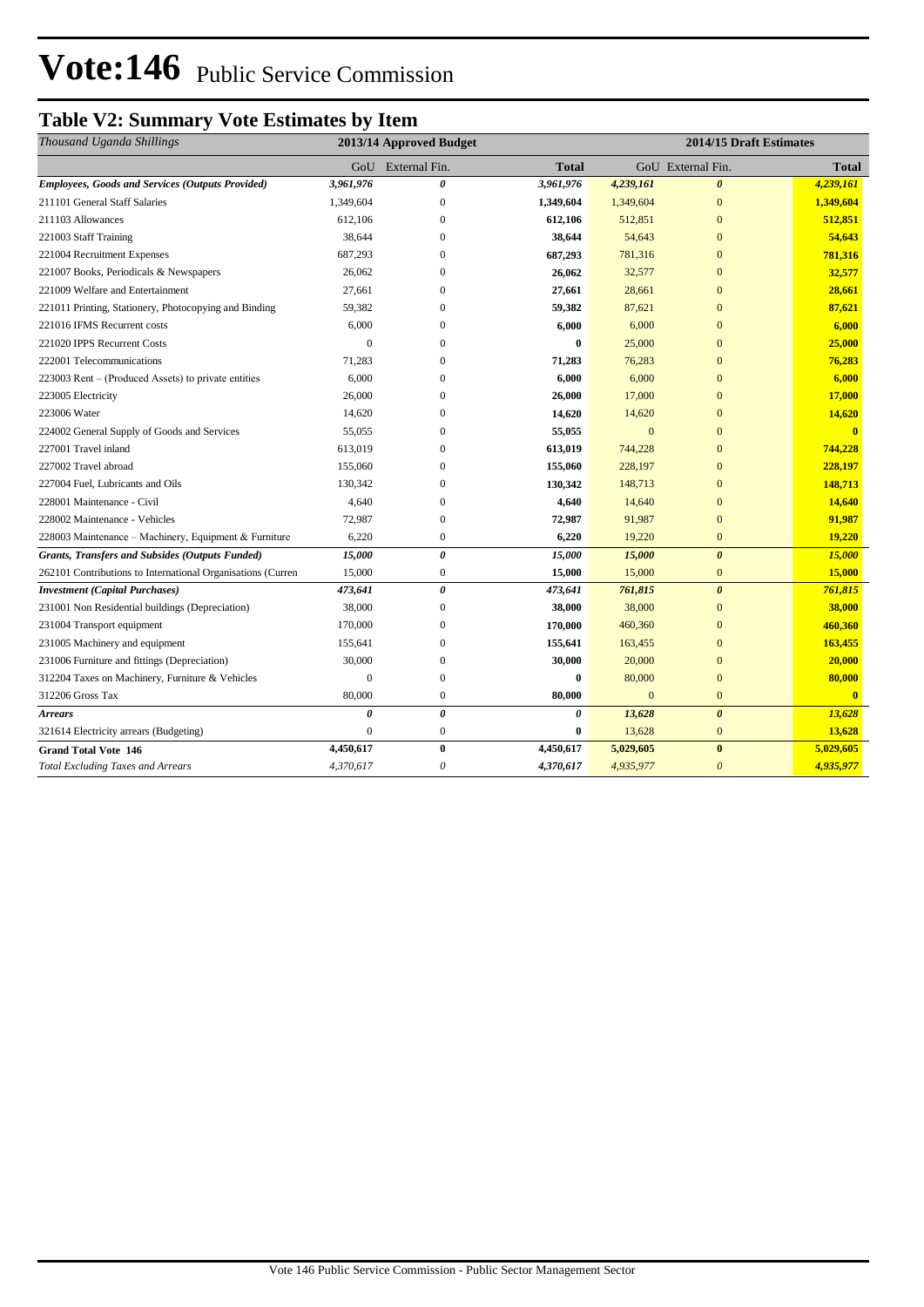## **Vote:146** Public Service Commission

### **Table V3: Detailed Estimates by Vote Function, Cost Centre, Output and Item**

### *Vote Function 1352 Public Service Selection and Discplinary Systems*

#### *Recurrent Budget Estimates*

### **Programme 01 Headquarters (Finance and Administration)**

| Thousand Uganda Shillings                                                       | 2013/14 Approved Budget |                           | 2014/15 Draft Estimates |                       |                         |          |              |
|---------------------------------------------------------------------------------|-------------------------|---------------------------|-------------------------|-----------------------|-------------------------|----------|--------------|
| <b>Outputs Provided</b>                                                         | Wage                    | Non-Wage                  | <b>Total</b>            | Wage                  | Non Wage                |          | <b>Total</b> |
| Output:135204 Administrative Support Services                                   |                         |                           |                         |                       |                         |          |              |
| 211101 General Staff Salaries                                                   | 937,934                 | $\mathbf{0}$              | 937,934                 | 937,934               | $\mathbf{0}$            |          | 937,934      |
| 211103 Allowances                                                               | 0                       | 251,074                   | 251,074                 | $\bf{0}$              | 334,679                 |          | 334,679      |
| 221003 Staff Training                                                           | $\mathbf{0}$            | 15,075                    | 15,075                  | $\mathbf{0}$          | 25,075                  |          | 25,075       |
| 221007 Books, Periodicals & Newspapers                                          | $\mathbf{0}$            | 22,062                    | 22,062                  | $\mathbf{0}$          | 28,577                  |          | 28,577       |
| 221009 Welfare and Entertainment                                                | $\mathbf{0}$            | 23,125                    | 23,125                  | $\mathbf{0}$          | 23,125                  |          | 23,125       |
| 221011 Printing, Stationery, Photocopying and                                   | $\mathbf{0}$            | 31,216                    | 31,216                  | $\mathbf{0}$          | 55,578                  |          | 55,578       |
| 221016 IFMS Recurrent costs                                                     | $\mathbf{0}$            | 6,000                     | 6,000                   | $\mathbf{0}$          | 6,000                   |          | 6,000        |
| 221020 IPPS Recurrent Costs                                                     | $\mathbf{0}$            | $\mathbf{0}$              | 0                       | $\mathbf{0}$          | 25,000                  |          | 25,000       |
| 222001 Telecommunications                                                       | $\mathbf{0}$            | 71,283                    | 71,283                  | $\mathbf{0}$          | 76,283                  |          | 76,283       |
| 223003 Rent – (Produced Assets) to private enti                                 | $\mathbf{0}$            | 6,000                     | 6,000                   | $\mathbf{0}$          | 6,000                   |          | 6,000        |
| 223005 Electricity                                                              | $\mathbf{0}$            | 26,000                    | 26,000                  | $\mathbf{0}$          | 17,000                  |          | 17,000       |
| 223006 Water                                                                    | $\mathbf{0}$            | 14,620                    | 14,620                  | $\boldsymbol{0}$      | 14,620                  |          | 14,620       |
| 224002 General Supply of Goods and Services                                     | $\mathbf{0}$            | 55,055                    | 55,055                  | $\mathbf{0}$          | $\mathbf{0}$            |          | $\bf{0}$     |
| 227001 Travel inland                                                            | $\mathbf{0}$            | 178,714                   | 178,714                 | $\mathbf{0}$          | 244,779                 |          | 244,779      |
| 227002 Travel abroad                                                            | $\mathbf{0}$            | 149,060                   | 149,060                 | $\mathbf{0}$          | 212,196                 |          | 212,196      |
| 227004 Fuel, Lubricants and Oils                                                | $\mathbf{0}$            | 120,024                   | 120,024                 | $\mathbf{0}$          | 133,395                 |          | 133,395      |
| 228001 Maintenance - Civil                                                      | $\Omega$                | 4,640                     | 4,640                   | $\mathbf{0}$          | 14,640                  |          | 14,640       |
| 228002 Maintenance - Vehicles                                                   | $\mathbf{0}$            | 72,987                    | 72,987                  | $\mathbf{0}$          | 91,987                  |          | 91,987       |
| 228003 Maintenance - Machinery, Equipment                                       | $\boldsymbol{0}$        | 6,220                     | 6,220                   | $\bf{0}$              | 19,220                  |          | 19,220       |
| Total Cost of Output 135204:                                                    | 937,934                 | 1,053,154                 | 1,991,088               | 937,934               | 1,328,154               |          | 2,266,088    |
| <b>Total Cost of Outputs Provided</b>                                           | 937,934                 | 1,053,154                 | 1,991,088               | 937,934               | 1,328,154               |          | 2,266,088    |
| <b>Outputs Funded</b>                                                           | Wage                    | Non-Wage                  | <b>Total</b>            | Wage                  | Non Wage                |          | <b>Total</b> |
| Output:135251 Membership to International Organisations (CAPAM, AAPSCOM, AAPAM) |                         |                           |                         |                       |                         |          |              |
| 262101 Contributions to International Organisat                                 | $\boldsymbol{0}$        | 15,000                    | 15,000                  | $\mathbf{0}$          | 15,000                  |          | 15,000       |
| o/w Subscription fees                                                           | 0                       | $\boldsymbol{\mathit{0}}$ | 0                       | $\boldsymbol{\theta}$ | 15,000                  | $\theta$ | 15,000       |
| Total Cost of Output 135251:                                                    | 0                       | 15,000                    | 15,000                  | $\boldsymbol{\theta}$ | 15,000                  |          | 15,000       |
| <b>Total Cost of Outputs Funded</b>                                             | $\bf{0}$                | 15,000                    | 15,000                  | $\bf{0}$              | 15,000                  |          | 15,000       |
| <b>Arrears</b>                                                                  | Wage                    | Non-Wage                  | <b>Total</b>            | Wage                  | Non Wage                |          | <b>Total</b> |
| Output:135299 Arrears                                                           |                         |                           |                         |                       |                         |          |              |
| 321614 Electricity arrears (Budgeting)                                          | $\boldsymbol{0}$        | $\mathbf{0}$              | 0                       | $\bf{0}$              | 13,628                  |          | 13,628       |
| Total Cost of Output 135299:                                                    | 0                       | 0                         | 0                       | 0                     | 13,628                  |          | 13,628       |
| <b>Total Cost of Arrears</b>                                                    | $\bf{0}$                | $\bf{0}$                  | 0                       | $\bf{0}$              | 13,628                  |          | 13,628       |
| <b>Total Programme 01</b>                                                       | 937,934                 | 1,068,154                 | 2,006,088               | 937,934               | 1,356,782               |          | 2,294,716    |
| <b>Total Excluding Arrears</b>                                                  | 937,934                 | 1,068,154                 | 2,006,088               | 937,934               | 1,343,154               |          | 2,281,088    |
| Programme 02 Selection Systems Department (SSD)                                 |                         |                           |                         |                       |                         |          |              |
| Thousand Uganda Shillings                                                       |                         | 2013/14 Approved Budget   |                         |                       | 2014/15 Draft Estimates |          |              |
| <b>Outputs Provided</b>                                                         | Wage                    | Non-Wage                  | <b>Total</b>            | Wage                  | Non Wage                |          | <b>Total</b> |
| <b>Output:135202 Selection Systems Development</b>                              |                         |                           |                         |                       |                         |          |              |
| 211101 General Staff Salaries                                                   | 117,448                 | $\mathbf{0}$              | 117,448                 | 117,448               | $\bf{0}$                |          | 117,448      |
| 221003 Staff Training                                                           | 0                       | 9,968                     | 9,968                   | $\bf{0}$              | 11,968                  |          | 11,968       |
| 221004 Recruitment Expenses                                                     | 0                       | 240,822                   | 240,822                 | $\mathbf{0}$          | 260,845                 |          | 260,845      |
| 221007 Books, Periodicals & Newspapers                                          | 0                       | 1,000                     | 1,000                   | $\boldsymbol{0}$      | 1,000                   |          | 1,000        |
| 337.10<br>221000                                                                |                         | 1526                      | 1.526                   |                       | 1524                    |          | 1.52C        |

| 221009 Welfare and Entertainment              | 0            | .536    | 1,536   |         | 1,536   | 1,536   |
|-----------------------------------------------|--------------|---------|---------|---------|---------|---------|
| 221011 Printing, Stationery, Photocopying and | $\mathbf{0}$ | 5.043   | 5.043   |         | 8,043   | 8.043   |
| 227001 Travel inland                          | $\mathbf{0}$ | 207.685 | 207,685 |         | 227,661 | 227,661 |
| Total Cost of Output 135202:                  | 117.448      | 466.054 | 583.502 | 117,448 | 511.054 | 628,502 |
| <b>Total Cost of Outputs Provided</b>         | 117,448      | 466,054 | 583.502 | 117,448 | 511,054 | 628.502 |
| <b>Total Programme 02</b>                     | 117.448      | 466,054 | 583.502 | 117,448 | 511,054 | 628.502 |
| <b>Total Excluding Arrears</b>                | 117,448      | 466.054 | 583,502 | 117,448 | 511,054 | 628,502 |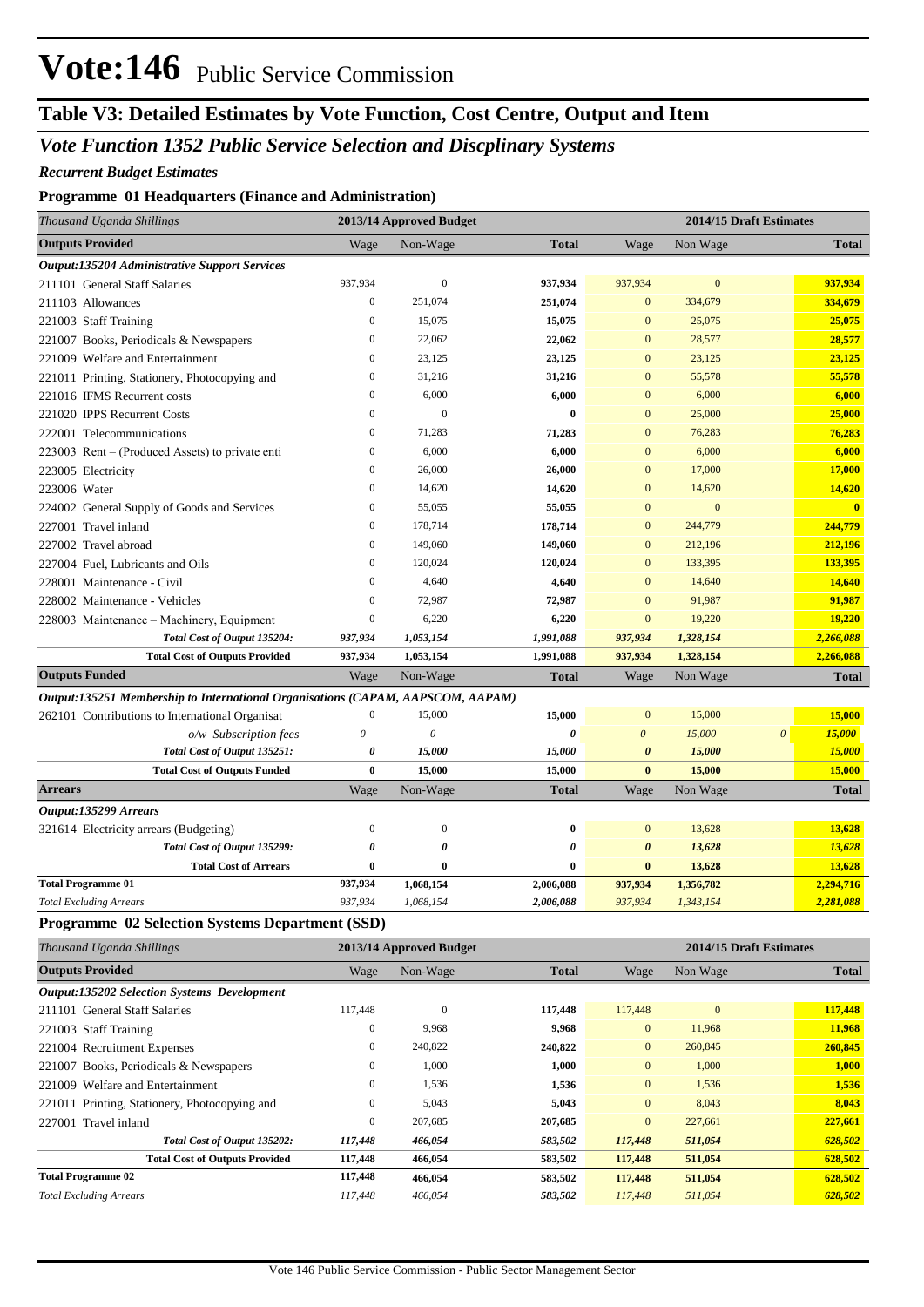## **Vote:146** Public Service Commission

### **Table V3: Detailed Estimates by Vote Function, Cost Centre, Output and Item**

### *Vote Function 1352 Public Service Selection and Discplinary Systems*

### **Programme 03 Guidance and Monitoring**

| Thousand Uganda Shillings                                     | 2013/14 Approved Budget |                |              | 2014/15 Draft Estimates |              |              |  |
|---------------------------------------------------------------|-------------------------|----------------|--------------|-------------------------|--------------|--------------|--|
| <b>Outputs Provided</b>                                       | Wage                    | Non-Wage       | <b>Total</b> | Wage                    | Non Wage     | <b>Total</b> |  |
| Output:135201 DSC Monitored and Technical Assistance provided |                         |                |              |                         |              |              |  |
| 211101 General Staff Salaries                                 | 256,014                 | $\overline{0}$ | 256,014      | 258,783                 | $\mathbf{0}$ | 258,783      |  |
| 211103 Allowances                                             | $\mathbf{0}$            | 74,170         | 74,170       | $\mathbf{0}$            | 79,001       | 79,001       |  |
| 221003 Staff Training                                         | $\mathbf{0}$            | 9.600          | 9,600        | $\mathbf{0}$            | 13,600       | 13,600       |  |
| 221007 Books, Periodicals & Newspapers                        | $\Omega$                | 3,000          | 3,000        | $\mathbf{0}$            | 3,000        | 3,000        |  |
| 221009 Welfare and Entertainment                              | $\Omega$                | 3,000          | 3,000        | $\mathbf{0}$            | 4,000        | 4.000        |  |
| 221011 Printing, Stationery, Photocopying and                 | $\mathbf{0}$            | 3,000          | 3,000        | $\mathbf{0}$            | 4,000        | 4,000        |  |
| 227001 Travel inland                                          | $\Omega$                | 115,261        | 115,261      | $\Omega$                | 111,430      | 111,430      |  |
| 227002 Travel abroad                                          | $\Omega$                | $\theta$       | $\bf{0}$     | $\Omega$                | 10,000       | 10,000       |  |
| 227004 Fuel, Lubricants and Oils                              | $\Omega$                | 5,318          | 5,318        | $\Omega$                | 15,318       | 15,318       |  |
| Total Cost of Output 135201:                                  | 256,014                 | 213,349        | 469,363      | 258,783                 | 240,349      | 499,131      |  |
| Output:135205 DSC Capacity Building                           |                         |                |              |                         |              |              |  |
| 211101 General Staff Salaries                                 | 38,208                  | $\overline{0}$ | 38,208       | 35,439                  | $\mathbf{0}$ | 35,439       |  |
| 221011 Printing, Stationery, Photocopying and                 | 0                       | 10,000         | 10,000       | $\mathbf{0}$            | $\Omega$     | $\bf{0}$     |  |
| 227001 Travel inland                                          | $\overline{0}$          | 46,000         | 46,000       | $\Omega$                | 96,000       | 96,000       |  |
| Total Cost of Output 135205:                                  | 38,208                  | 56,000         | 94,208       | 35,439                  | 96,000       | 131,439      |  |
| <b>Output:135206 Recruitment Services</b>                     |                         |                |              |                         |              |              |  |
| 211103 Allowances                                             | $\overline{0}$          | 89,171         | 89,171       | $\overline{0}$          | 99,171       | 99.171       |  |
| 221004 Recruitment Expenses                                   | 0                       | 446,471        | 446,471      | $\mathbf{0}$            | 520,471      | 520,471      |  |
| 227001 Travel inland                                          | $\Omega$                | 44,358         | 44,358       | $\mathbf{0}$            | 64,358       | 64,358       |  |
| Total Cost of Output 135206:                                  | 0                       | 580,000        | 580,000      | $\boldsymbol{\theta}$   | 684,000      | 684,000      |  |
| <b>Total Cost of Outputs Provided</b>                         | 294,222                 | 849,349        | 1,143,571    | 294,222                 | 1,020,349    | 1,314,571    |  |
| <b>Total Programme 03</b>                                     | 294,222                 | 849,349        | 1,143,571    | 294,222                 | 1,020,349    | 1,314,571    |  |
| <b>Total Excluding Arrears</b>                                | 294,222                 | 849,349        | 1,143,571    | 294,222                 | 1,020,349    | 1,314,571    |  |
| Programme 04 Internal Audit Department                        |                         |                |              |                         |              |              |  |
| Thousand Uganda Shillings                                     | 2013/14 Annroved Budget |                |              | 2014/15 Draft Estimates |              |              |  |

| Thousand Uganda Shillings                            |      | 2013/14 Approved Budget |              | 2014/15 Draft Estimates |          |              |
|------------------------------------------------------|------|-------------------------|--------------|-------------------------|----------|--------------|
| <b>Outputs Provided</b>                              | Wage | Non-Wage                | <b>Total</b> | Wage                    | Non Wage | <b>Total</b> |
| <b>Output:135204 Administrative Support Services</b> |      |                         |              |                         |          |              |
| 221003 Staff Training                                | 0    | 4,001                   | 4,001        | $\overline{0}$          | 4,000    | 4,000        |
| 227002 Travel abroad                                 | 0    | 6,000                   | 6,000        | $\overline{0}$          | 6,001    | 6,001        |
| Total Cost of Output 135204:                         | 0    | 10,001                  | 10,001       | $\boldsymbol{\theta}$   | 10.001   | 10,001       |
| <b>Total Cost of Outputs Provided</b>                | 0    | 10.001                  | 10.001       | $\bf{0}$                | 10.001   | 10,001       |
| <b>Total Programme 04</b>                            | 0    | 10.001                  | 10,001       | $\mathbf{0}$            | 10.001   | 10.001       |
| <b>Total Excluding Arrears</b>                       | 0    | 10,001                  | 10,001       | $\boldsymbol{\theta}$   | 10,001   | 10,001       |
| __                                                   |      |                         |              |                         |          |              |

*Development Budget Estimates*

#### **Project 0388 Public Service Commission**

| Thousand Uganda Shillings                                                   | 2014/15 Draft Estimates<br>2013/14 Approved Budget |               |              |                       |                       |                       |  |  |
|-----------------------------------------------------------------------------|----------------------------------------------------|---------------|--------------|-----------------------|-----------------------|-----------------------|--|--|
| <b>Outputs Provided</b>                                                     | GoU                                                | External Fin. | <b>Total</b> | GoU                   | External Fin.         | <b>Total</b>          |  |  |
| Output:135203 Regulation and Standards Development                          |                                                    |               |              |                       |                       |                       |  |  |
| 211103 Allowances                                                           | 5,000                                              | $\Omega$      | 5,000        | $\Omega$              | $\overline{0}$        | $\mathbf{0}$          |  |  |
| 221011 Printing, Stationery, Photocopying and                               | 10,123                                             | $\Omega$      | 10,123       | 20,000                | $\mathbf{0}$          | 20,000                |  |  |
| 227004 Fuel, Lubricants and Oils                                            | 5,000                                              | $\theta$      | 5,000        | $\mathbf{0}$          | $\mathbf{0}$          | $\mathbf{0}$          |  |  |
| Total Cost of Output 135203:                                                | 20,123                                             | 0             | 20,123       | 20,000                | $\boldsymbol{\theta}$ | 20,000                |  |  |
| <b>Output:135205 DSC Capacity Building</b>                                  |                                                    |               |              |                       |                       |                       |  |  |
| 211103 Allowances                                                           | 192,691                                            | $\Omega$      | 192,691      | $\overline{0}$        | $\mathbf{0}$          | $\mathbf{0}$          |  |  |
| 227001 Travel inland                                                        | 21,000                                             | $\Omega$      | 21,000       | $\Omega$              | $\Omega$              | $\mathbf{0}$          |  |  |
| Total Cost of Output 135205:                                                | 213,691                                            | 0             | 213,691      | $\boldsymbol{\theta}$ | $\boldsymbol{\theta}$ | $\boldsymbol{\theta}$ |  |  |
| <b>Total Cost of Outputs Provided</b>                                       | 233,814                                            | $\bf{0}$      | 233,814      | 20,000                | $\bf{0}$              | 20,000                |  |  |
| <b>Capital Purchases</b>                                                    | GoU                                                | External Fin. | <b>Total</b> | GoU                   | External Fin.         | Total                 |  |  |
| <b>Output:135272 Government Buildings and Administrative Infrastructure</b> |                                                    |               |              |                       |                       |                       |  |  |
| 231001 Non Residential buildings (Depreciatio                               | 38,000                                             | $\Omega$      | 38,000       | 38,000                | $\mathbf{0}$          | 38,000                |  |  |
| Total Cost of Output 135272:                                                | 38,000                                             | 0             | 38,000       | 38,000                | $\boldsymbol{\theta}$ | <b>38,000</b>         |  |  |
| Output:135275 Purchase of Motor Vehicles and Other Transport Equipment      |                                                    |               |              |                       |                       |                       |  |  |

Vote 146 Public Service Commission - Public Sector Management Sector